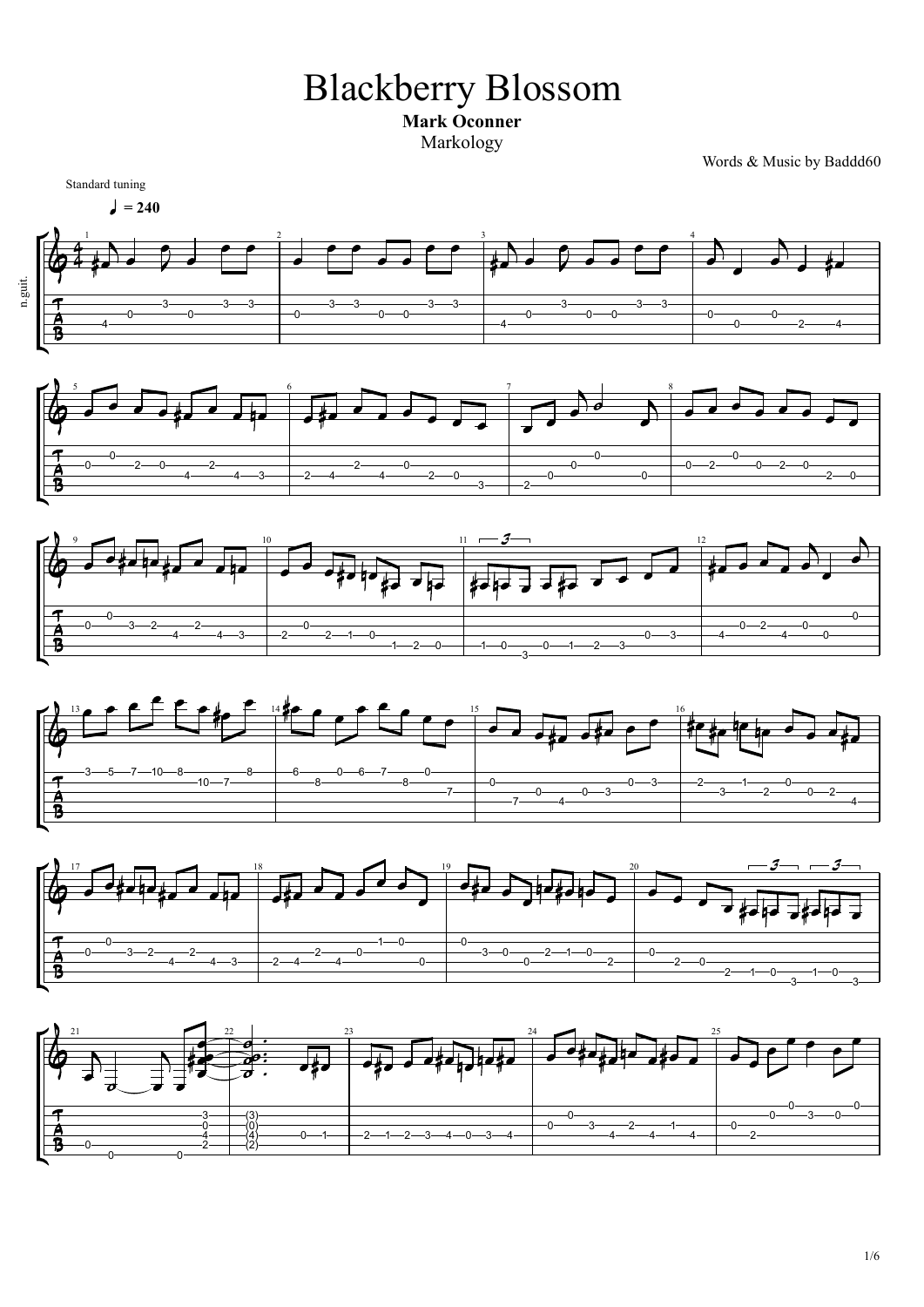











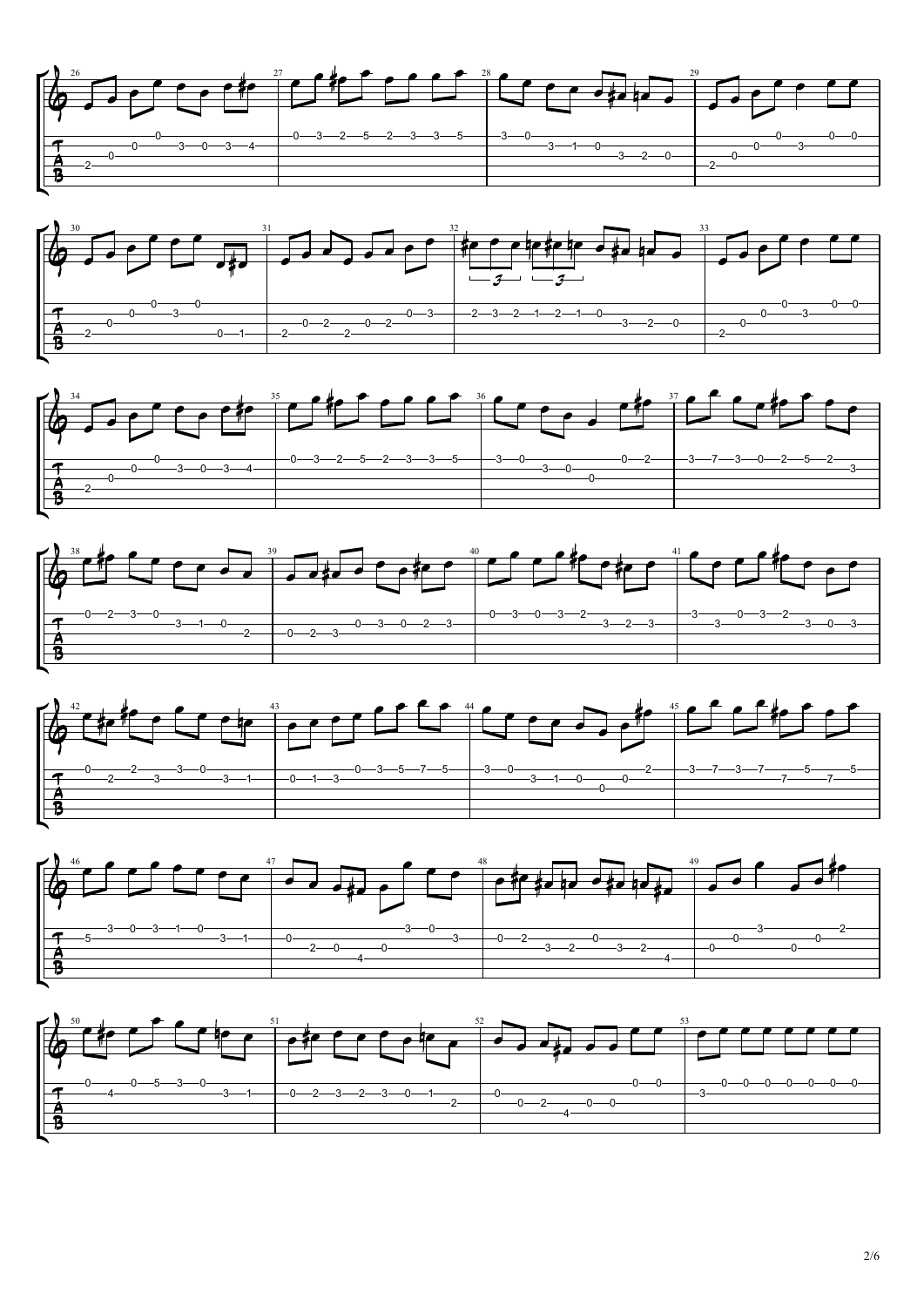











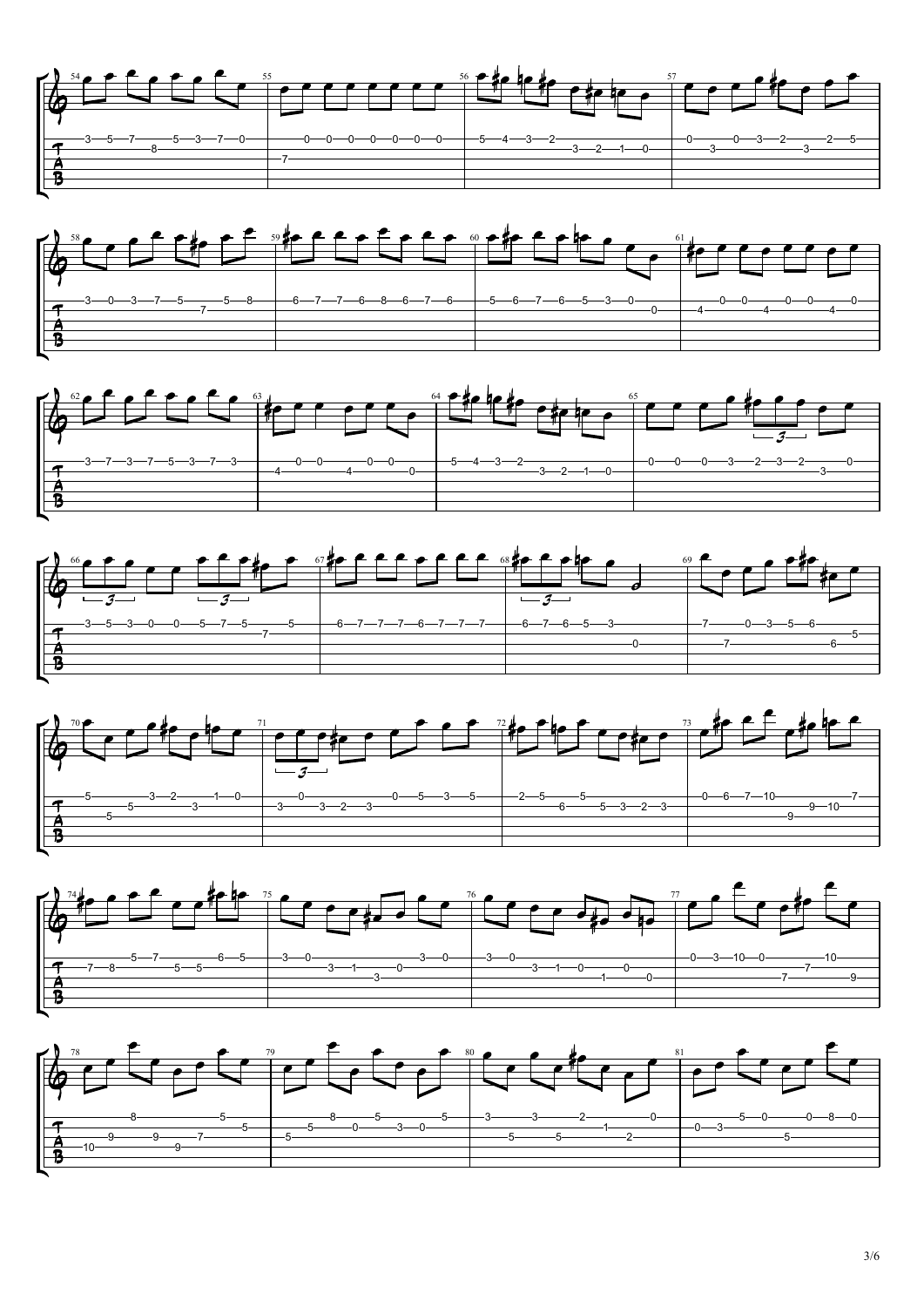





![](_page_3_Figure_3.jpeg)

![](_page_3_Figure_4.jpeg)

![](_page_3_Figure_5.jpeg)

![](_page_3_Figure_6.jpeg)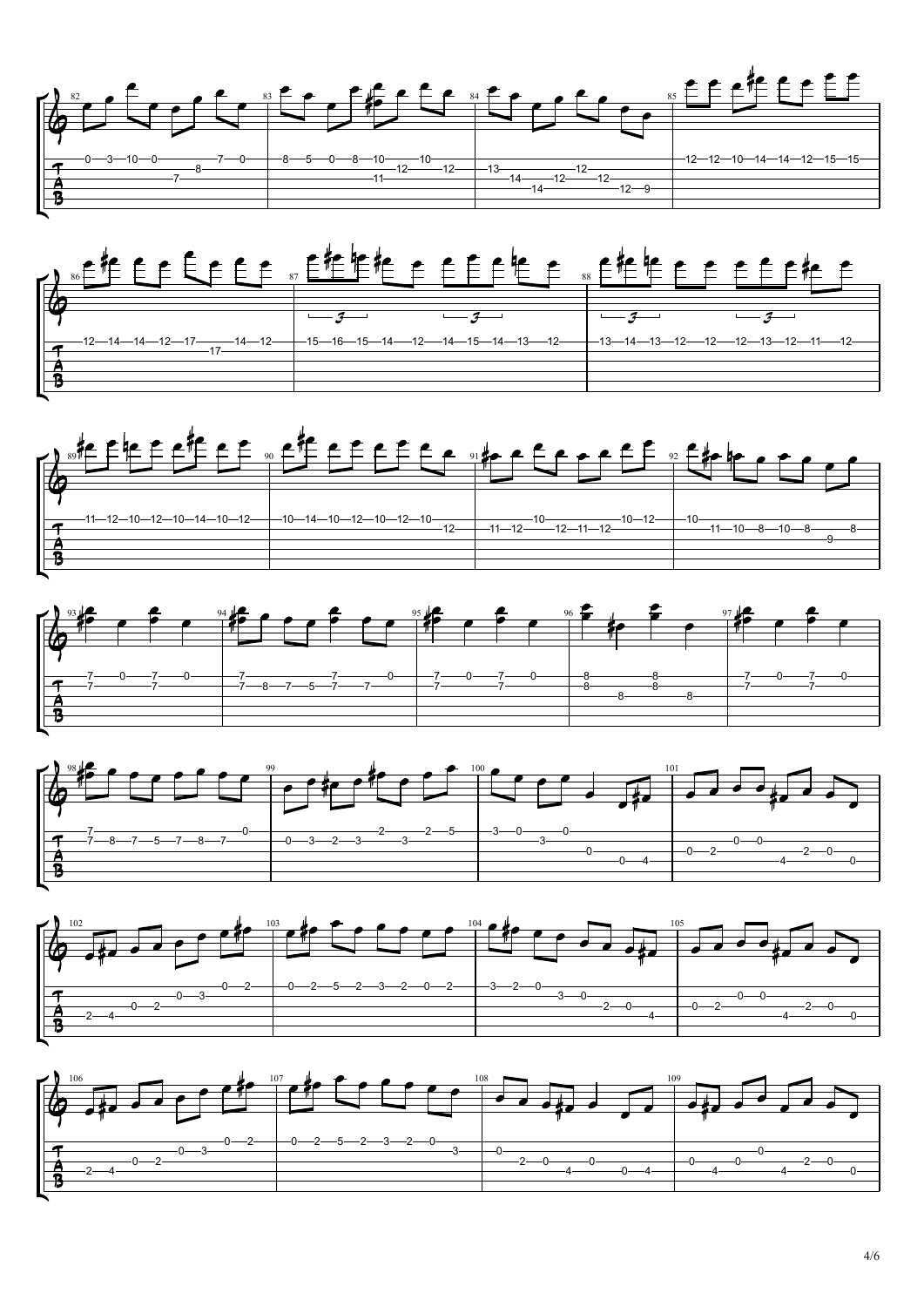![](_page_4_Figure_0.jpeg)

![](_page_4_Figure_1.jpeg)

![](_page_4_Figure_2.jpeg)

![](_page_4_Figure_3.jpeg)

![](_page_4_Figure_4.jpeg)

![](_page_4_Figure_5.jpeg)

![](_page_4_Figure_6.jpeg)